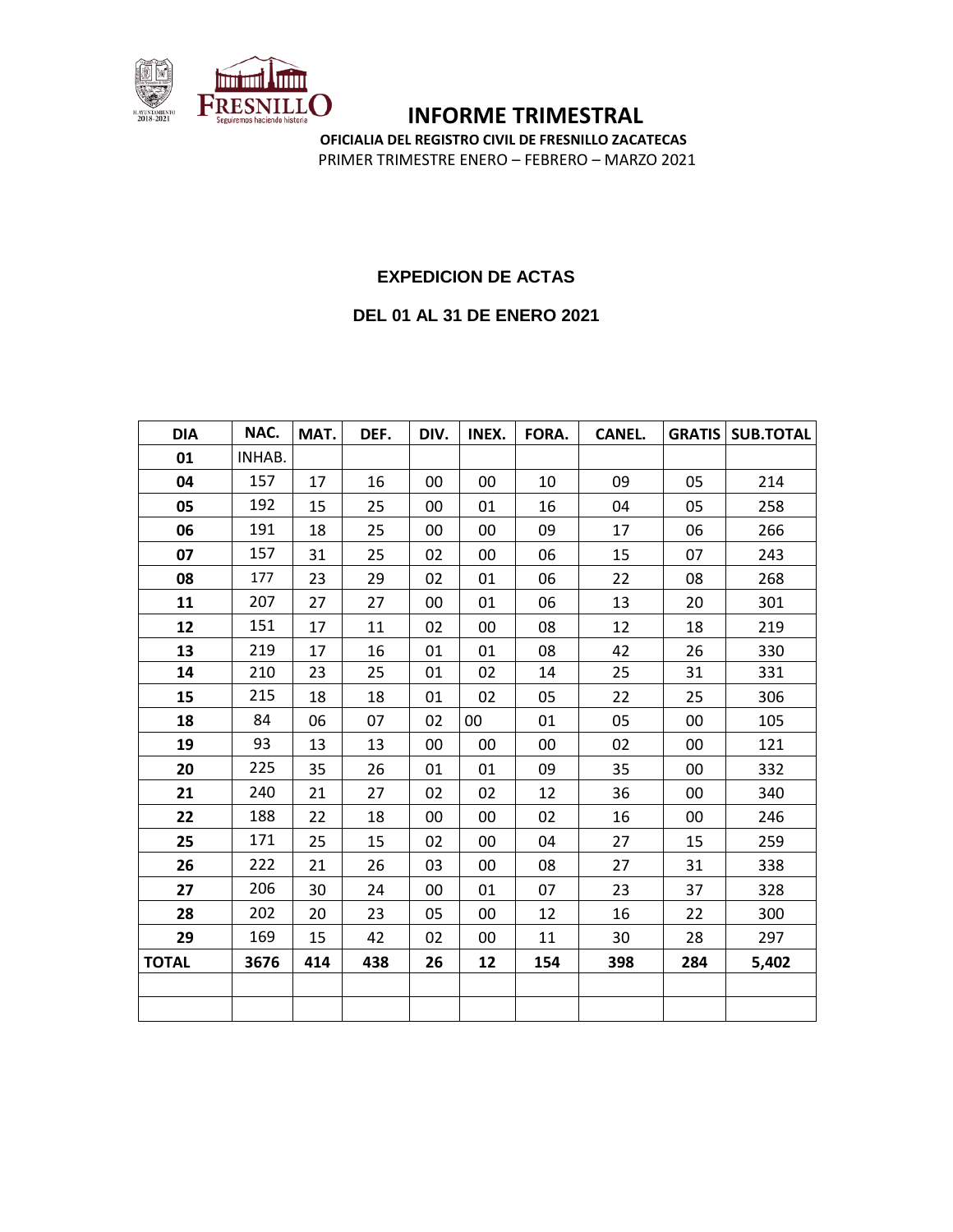

**OFICIALIA DEL REGISTRO CIVIL DE FRESNILLO ZACATECAS** PRIMER TRIMESTRE ENERO – FEBRERO – MARZO 2021

#### **EXPEDICION DE ACTAS**

#### **DEL 01 AL 28 DE FEBRERO 2021**

| <b>DIA</b>   | NAC.   | MAT. | DEF. | DIV. | INEX. | FORA. | <b>CANEL.</b> |     | <b>GRATIS SUB.TOTAL</b> |
|--------------|--------|------|------|------|-------|-------|---------------|-----|-------------------------|
| 01           | INHAB. |      |      |      |       |       |               |     |                         |
| 02           | 267    | 17   | 22   | 00   | 00    | 14    | 16            | 24  | 360                     |
| 03           | 153    | 21   | 25   | 00   | 01    | 07    | 21            | 16  | 244                     |
| 04           | 247    | 28   | 39   | 01   | 01    | 07    | 47            | 35  | 405                     |
| 05           | 209    | 18   | 21   | 03   | 00    | 16    | 25            | 17  | 309                     |
| 08           | 234    | 19   | 24   | 00   | 00    | 12    | 48            | 31  | 368                     |
| 09           | 179    | 24   | 11   | 00   | 00    | 11    | 22            | 19  | 225                     |
| 10           | 198    | 24   | 25   | 01   | 01    | 16    | 15            | 26  | 306                     |
| 11           | 129    | 28   | 16   | 00   | 02    | 04    | 19            | 14  | 212                     |
| 12           | 162    | 21   | 10   | 04   | 00    | 06    | 17            | 21  | 241                     |
| 15           | 171    | 21   | 22   | 01   | 00    | 06    | 33            | 32  | 287                     |
| 16           | 159    | 22   | 16   | 01   | 01    | 05    | 14            | 14  | 232                     |
| 17           | 121    | 20   | 25   | 01   | 00    | 04    | 29            | 20  | 220                     |
| 18           | 148    | 16   | 21   | 00   | 00    | 05    | 21            | 22  | 233                     |
| 19           | 132    | 26   | 20   | 02   | 01    | 08    | 19            | 15  | 223                     |
| 22           | 180    | 37   | 40   | 04   | 00    | 07    | 21            | 21  | 310                     |
| 23           | 123    | 27   | 23   | 02   | 00    | 09    | 25            | 14  | 223                     |
| 24           | 121    | 13   | 16   | 01   | 00    | 03    | 09            | 00  | 163                     |
| 25           | 138    | 19   | 09   | 02   | 00    | 04    | 27            | 30  | 229                     |
| 26           | 139    | 12   | 16   | 01   | 01    | 07    | 20            | 23  | 219                     |
|              |        |      |      |      |       |       |               |     |                         |
| <b>TOTAL</b> | 3,210  | 413  | 401  | 23   | 08    | 151   | 448           | 394 | 5,009                   |
|              |        |      |      |      |       |       |               |     |                         |
|              |        |      |      |      |       |       |               |     |                         |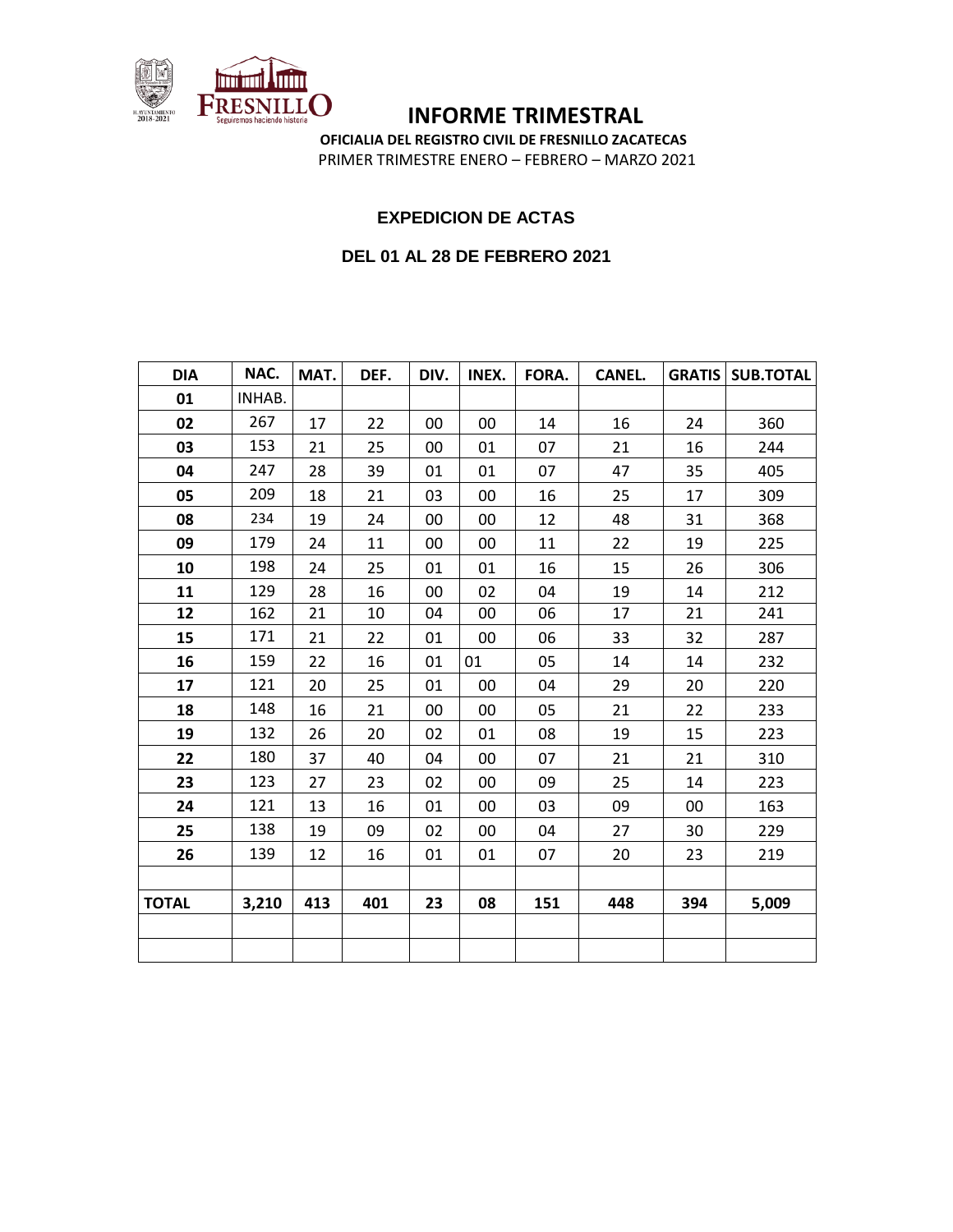

**OFICIALIA DEL REGISTRO CIVIL DE FRESNILLO ZACATECAS** PRIMER TRIMESTRE ENERO – FEBRERO – MARZO 2021

# **EXPEDICION DE ACTAS**

#### **DEL 01 AL 31 DE MARZO 2021**

| <b>DIA</b> | NAC.         | MAT.           | DEF. | DIV.                     | INEX. | FORA. | <b>CANEL.</b> |                          | <b>GRATIS   SUB.TOTAL</b> |
|------------|--------------|----------------|------|--------------------------|-------|-------|---------------|--------------------------|---------------------------|
| 01         | <b>INHAB</b> | $\overline{a}$ |      | $\overline{\phantom{a}}$ |       |       |               | $\overline{\phantom{a}}$ |                           |
| 02         | 166          | 24             | 23   | 02                       | 02    | 05    | 29            | 23                       | 276                       |
| 03         | 129          | 15             | 20   | 02                       | 01    | 06    | 15            | 19                       | 207                       |
| 04         | 151          | 18             | 27   | 02                       | 01    | 09    | 23            | 21                       | 252                       |
| 05         | 145          | 22             | 15   | 01                       | 01    | 03    | 15            | 18                       | 220                       |
| 08         | 220          | 20             | 30   | 02                       | 00    | 10    | 22            | 21                       | 325                       |
| 09         | 178          | 22             | 16   | 02                       | 00    | 14    | 23            | 17                       | 272                       |
| 10         | 129          | 13             | 24   | 01                       | 00    | 06    | 12            | 14                       | 199                       |
| 11         | 181          | 12             | 10   | 03                       | 00    | 10    | 08            | 00                       | 224                       |
| 12         | 162          | 16             | 12   | 06                       | 00    | 09    | 20            | 29                       | 254                       |
| 15         | 10           | 03             | 01   | 00                       | 00    | 00    | 02            | 00                       | 16                        |
| 16         | 272          | 37             | 26   | 04                       | 01    | 11    | 16            | 25                       | 392                       |
| 17         | 168          | 28             | 15   | 03                       | 01    | 09    | 27            | 18                       | 269                       |
| 18         | 124          | 19             | 15   | 02                       | 02    | 05    | 15            | 14                       | 196                       |
| 19         | 01           | 00             | 00   | 01                       | 00    | 00    | 01            | 00                       | 03                        |
| 22         | 180          | 24             | 27   | 00                       | 06    | 12    | 19            | 28                       | 296                       |
| 23         | 173          | 28             | 36   | 02                       | 02    | 05    | 21            | 37                       | 304                       |
| 24         | 164          | 23             | 20   | 00                       | 01    | 05    | 36            | 22                       | 271                       |
| 25         | 146          | 25             | 14   | 01                       | 00    | 07    | 23            | 16                       | 232                       |
| 26         | 161          | 20             | 21   | 01                       | 02    | 04    | 29            | 23                       | 261                       |
| 29         | 114          | 16             | 15   | 01                       | 00    | 03    | 07            | 07                       | 163                       |
| 30         | 105          | 15             | 09   | 01                       | 00    | 03    | 03            | 10                       | 146                       |
| 31         | 73           | 10             | 07   | 00                       | 01    | 02    | 02            | 11                       | 106                       |
|            | 3,152        | 410            | 383  | 37                       | 21    | 138   | 368           | 373                      | 4,884                     |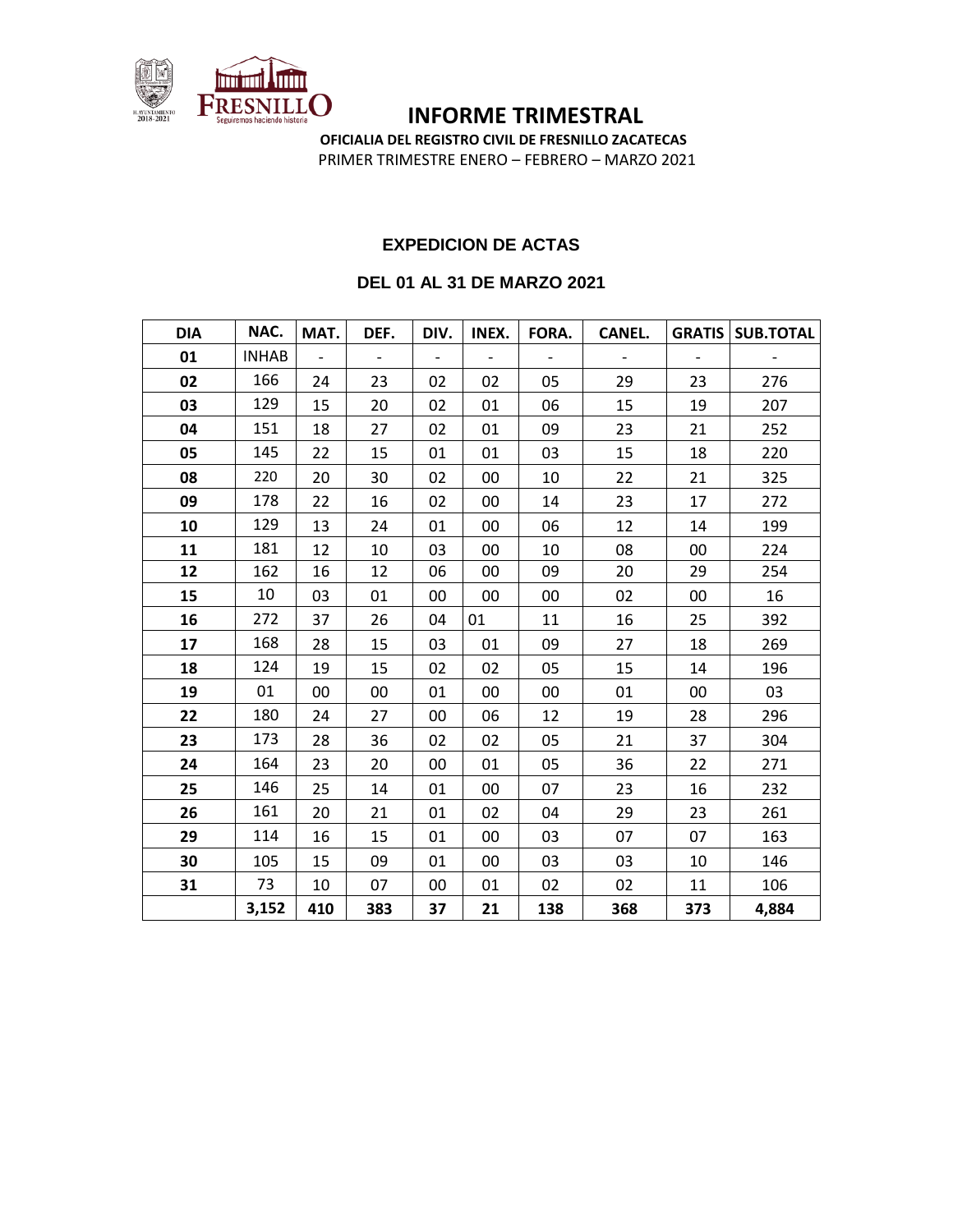

**OFICIALIA DEL REGISTRO CIVIL DE FRESNILLO ZACATECAS** PRIMER TRIMESTRE ENERO – FEBRERO – MARZO 2021

| <b>REGISTROS</b>                         |              |                |              |  |  |  |  |
|------------------------------------------|--------------|----------------|--------------|--|--|--|--|
| <b>META TRIMESTAL REAL OBTENIDA</b>      |              |                |              |  |  |  |  |
| <b>MES</b>                               | <b>ENERO</b> | <b>FEBRERO</b> | <b>MARZO</b> |  |  |  |  |
| <b>NACIMIENTOS</b>                       | 410          | 390            | 427          |  |  |  |  |
| <b>MATRIMONIOS</b>                       | 39           | 72             | 85           |  |  |  |  |
| <b>RECONOCIMIENTO</b><br><b>DE HIJOS</b> | 08           | 19             | 06           |  |  |  |  |
| <b>ADOPCIONES</b>                        | 00           | 00             | 01           |  |  |  |  |
| <b>DIVORCIOS</b>                         | 17           | 21             | 28           |  |  |  |  |
| <b>DEFUNCIONES</b>                       | 376          | 276            | 190          |  |  |  |  |
| <b>PRESUNCION DE</b><br><b>MUERTE</b>    | 01           | 0              | 02           |  |  |  |  |
| <b>TOTAL</b>                             | 850          | 778            | 739          |  |  |  |  |